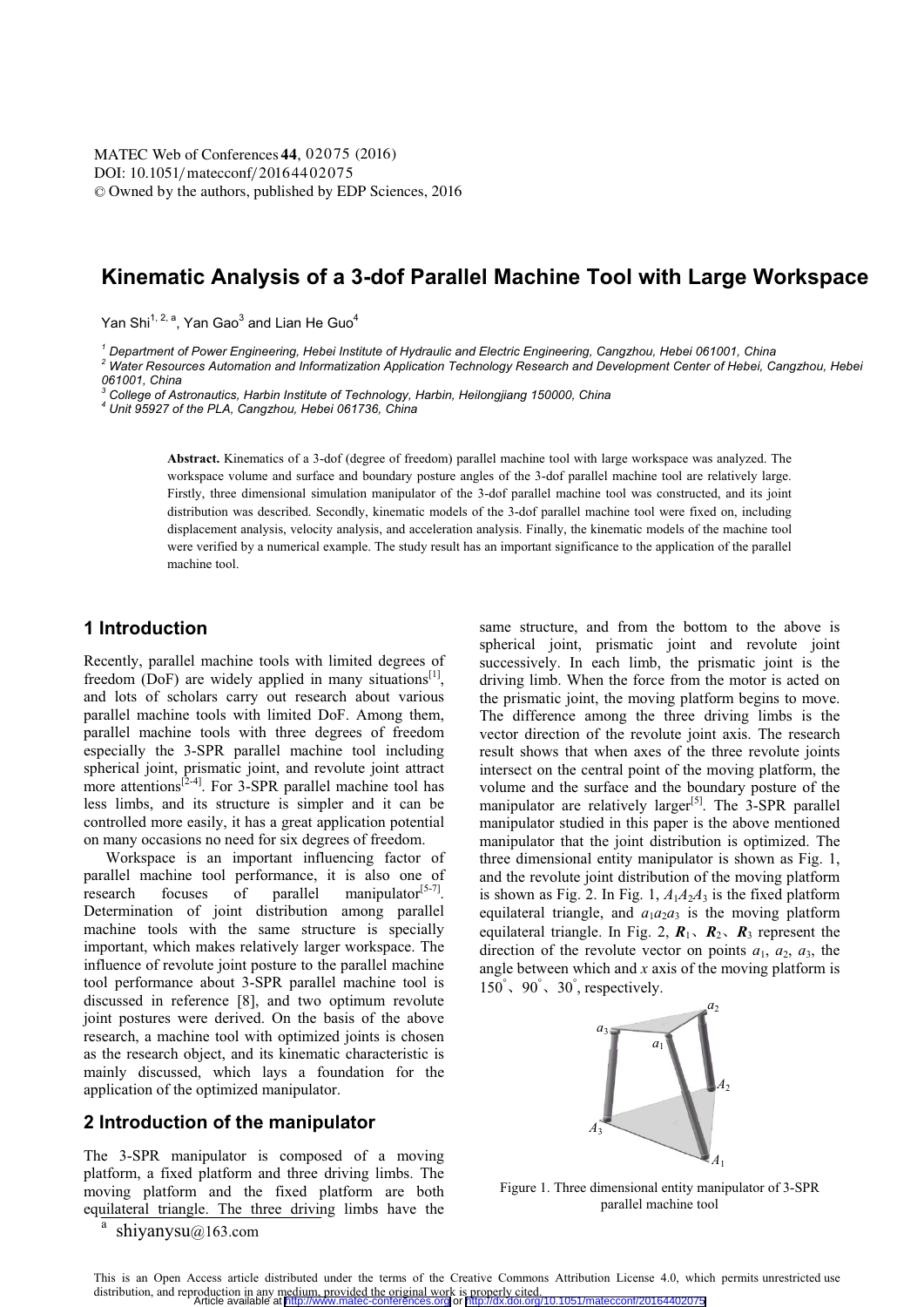

Figure 2. Revolute joint distribution of the moving platform

### **3 Kinematic analysis of the manipulator**

### **3.1 Displacement analysis**

Let *O*-*XYZ* represent the coordinate of the fixed platform, *o*-*xyz* represent the coordinate of the moving platform, and  $X_0$ ,  $Y_0$ ,  $Z_0$  represent the projection of the central point of the moving platform *o* on the fixed platform, respectively. Use *XZX* Eular angle to express the rotational matrix  $\mathbf{R}^L$ , that is, the angle that the moving platform rotates around the *X* axis, the  $Z_1$  axis and the  $X_2$ axis is  $\alpha$ ,  $\beta$ ,  $\gamma$ , respectively. Among them,  $Z_1$  axis and  $X_2$ axis represent the coordinate axis of the middle coordinate when the moving platform rotates for the first time and the second time, respectively. Then,  $\mathbf{R}_{u}^{L}$  can be expressed as

$$
\mathbf{R}_{u}^{L} = \begin{bmatrix} c\beta & -s\beta \cdot c\gamma & s\beta \cdot s\gamma \\ c\alpha \cdot s\beta & -s\alpha \cdot s\gamma + c\alpha \cdot c\beta \cdot c\gamma & -c\alpha \cdot c\beta \cdot s\gamma - s\alpha \cdot c\gamma \\ s\alpha \cdot s\beta & s\alpha \cdot c\beta \cdot c\gamma + c\alpha \cdot s\gamma & c\alpha \cdot c\gamma - s\alpha \cdot c\beta \cdot s\gamma \end{bmatrix}
$$

$$
= \begin{bmatrix} x_{1} & y_{1} & z_{1} \\ x_{m} & y_{m} & z_{m} \\ x_{n} & y_{n} & z_{n} \end{bmatrix}
$$
(1)

Where, *s* represents sin, *c* represents cos. It is same in the following sections.

To the studied parallel manipulator, there are the following constraint relations among variables<sup>[5]</sup>

$$
\sqrt{3} \ P \text{-} Q + 2e + E(\sqrt{3} x_m - 3x_l + \sqrt{3} y_l - y_m)/2 = 0 \tag{2}
$$

$$
\underset{\text{f}}{\mathcal{Q}}+e\text{-}E\text{y}_m=0\tag{3}
$$

$$
\sqrt{3} P + Q - 2e + E(\sqrt{3} x_m + 3x_l + \sqrt{3} y_l + y_m)/2 = 0 \tag{4}
$$

Where,  $P=X_0x_l+Y_0x_m+Z_0x_n$ ,  $Q=X_0y_l+Y_0y_m+Z_0y_n$ . *E* and *e* represent the circumradius of the fixed platform and the moving platform equilateral triangle, respectively. From Eq. (2) and Eq. (4), it can be derived

$$
2P + \dot{E}(x_m + y_l) = 0 \tag{5}
$$

$$
2Q-4e+E(3x_f+y_m)=0
$$
  
From Eq. (3) and Eq. (6), it can be derived

$$
2e^{-E(x_1+y_m)}=0
$$
\n(7)

Substitute Eq.  $(1)$  to Eq.  $(3)$ , Eq.  $(5)$  and Eq.  $(7)$ , respectively, the relations between the three translational variables of the central point  $X_0$ ,  $Y_0$ ,  $Z_0$  and the three rotational variables of the moving platform *α*, *β*, *γ* can be derived

$$
-X_o s\beta \cdot c\gamma + (Y_o - E)(-s\alpha \cdot s\gamma + c\alpha \cdot c\beta \cdot c\gamma) +Z_o(s\alpha \cdot c\beta \cdot c\gamma + c\alpha \cdot s\gamma) + e = 0;2X_o c\beta + (2Y_o + E)c\alpha \cdot s\beta + 2Z_o s\alpha \cdot s\beta - Es\beta \cdot c\gamma = 0;2e - E(c\beta - s\alpha \cdot s\gamma + c\alpha \cdot c\beta \cdot c\gamma) = 0
$$
(8)

For the manipulator has three degrees of freedom, there are three independent output variables for the manipulator. Choose one translational variable  $X_0$  and two rotational variables *α*, *γ* as independent output variables, then the relation between the other two translational variables  $Y_0$ ,  $Z_0$  and one rotational variable  $\beta$ and the independent output variables can be expressed as  $\beta$  = arccos *K*;

$$
Y_o = [(3Kc\alpha \cdot c\gamma - 2s\alpha \cdot s\gamma - K^2c^2\gamma)E + 2X_oK(Kc\gamma + \cot\alpha \cdot s\gamma) / (9)
$$
  
\n
$$
\sqrt{1 - K^2} + 2X_o\sqrt{1 - K^2}c\gamma - 2e]/[s\gamma(c\alpha \cdot \cot\alpha - 2s\alpha)];
$$
  
\n
$$
Z_o = [Ec\gamma - (2Y_o + E)ca]/(2s\alpha) - X_oK/(\sqrt{1 - K^2}s\alpha)
$$
  
\nWhere,  $K = [(2e/E + s\alpha \cdot s\gamma)/(1 + c\alpha \cdot c\gamma)].$ 

The driving limb length of the manipulator can be expressed as

$$
r_1^2 = X_o^2 + Y_o^2 + Z_o^2 + E^2 + e^2 - qEX_o + EY_o + qeP - eQ +
$$
  
\n
$$
Ee(qy_l - 3x_l + qx_m - y_m)/2;
$$
  
\n
$$
r_2^2 = X_o^2 + (Y_o - E)^2 + Z_o^2 + e^2 - 2Eey_m + 2eQ;
$$
  
\n
$$
r_3^2 = X_o^2 + Y_o^2 + Z_o^2 + E^2 + e^2 + qEX_o + EY_o - qeP - eQ -
$$
  
\n
$$
Ee(qy_l + 3x_l + qx_m + y_m)/2
$$
\n(10)

When  $(X_0, \alpha, \gamma)$  is known, the driving limb length can be derived from Eq.  $(1)$ , Eq.  $(9)$  and Eq.  $(10)$ .

### **3.2 Velocity analysis**

The linear velocity of the central point of the moving platform *o* can be expressed as

$$
\mathbf{v} = \begin{bmatrix} \dot{X}_o \\ \dot{Y}_o \\ \dot{Z}_o \end{bmatrix} = \begin{bmatrix} \frac{\partial X_o}{\partial X_o} & \frac{\partial X_o}{\partial X_o} & \frac{\partial X_o}{\partial \alpha} & \frac{\partial X_o}{\partial \gamma} \\ \frac{\partial Y_o}{\partial Z_o} & \frac{\partial Y_o}{\partial X_o} & \frac{\partial Y_o}{\partial \alpha} & \frac{\partial Y_o}{\partial \gamma} \end{bmatrix} \begin{bmatrix} \dot{X}_o \\ \dot{\alpha} \\ \dot{\gamma} \end{bmatrix} = \mathbf{J}_v \mathbf{v}_e
$$
\n(11)

Where,  $J_\nu$  represents the traslational Jacobian matrix of the manipulator $[10]$ .

When *XZX* Eular angle is adopted, the angular velocity of the moving platform can be expressed as

$$
\omega = X\dot{\alpha} + Z_1\dot{\beta} + x\dot{\gamma}
$$
  
\nWhere,  
\n
$$
Z_1 = R(X, \alpha)[0 \quad 0 \quad 1]^T = [0 \quad -s\alpha \quad c\alpha]^T,
$$
\n
$$
x = [x_l \quad x_m \quad x_n]^T = [c\beta \quad c\alpha \cdot s\beta \quad s\alpha \cdot s\beta]^T
$$
\n
$$
\omega = \begin{bmatrix} 1 & 0 & c\beta \\ 0 & -s\alpha & c\alpha \cdot s\beta \\ 0 & c\alpha & s\alpha \cdot s\beta \end{bmatrix} \begin{bmatrix} \dot{\alpha} \\ \dot{\beta} \\ \dot{\gamma} \end{bmatrix} =
$$
\n
$$
\begin{bmatrix} 1 & 0 & c\beta \\ 0 & -s\alpha & c\alpha \cdot s\beta \\ 0 & c\alpha & s\alpha \cdot s\beta \end{bmatrix} \begin{bmatrix} \frac{\partial \alpha}{\partial X}, \frac{\partial \alpha}{\partial \alpha} \\ \frac{\partial \beta}{\partial X}, \frac{\partial \beta}{\partial \alpha} \\ \frac{\partial \gamma}{\partial \alpha} \\ \frac{\partial \gamma}{\partial Y} \end{bmatrix} \begin{bmatrix} \dot{X}, \\ \dot{\alpha} \\ \dot{\gamma} \end{bmatrix}
$$
\n
$$
= \begin{bmatrix} 1 & 0 & c\beta \\ 0 & -s\alpha & c\alpha \cdot s\beta \\ 0 & c\alpha & s\alpha \cdot s\beta \end{bmatrix} \begin{bmatrix} 0 & 1 & 0 \\ \frac{\partial \beta}{\partial X}, \frac{\partial \beta}{\partial \alpha} \\ \frac{\partial \beta}{\partial \alpha} \\ \frac{\partial \beta}{\partial \alpha} \\ \frac{\partial \beta}{\partial \gamma} \end{bmatrix} \begin{bmatrix} \dot{X}, \\ \dot{\alpha} \\ \dot{\gamma} \\ \dot{\gamma} \end{bmatrix} = J_{\omega} \mathbf{v}_e
$$
\n(12)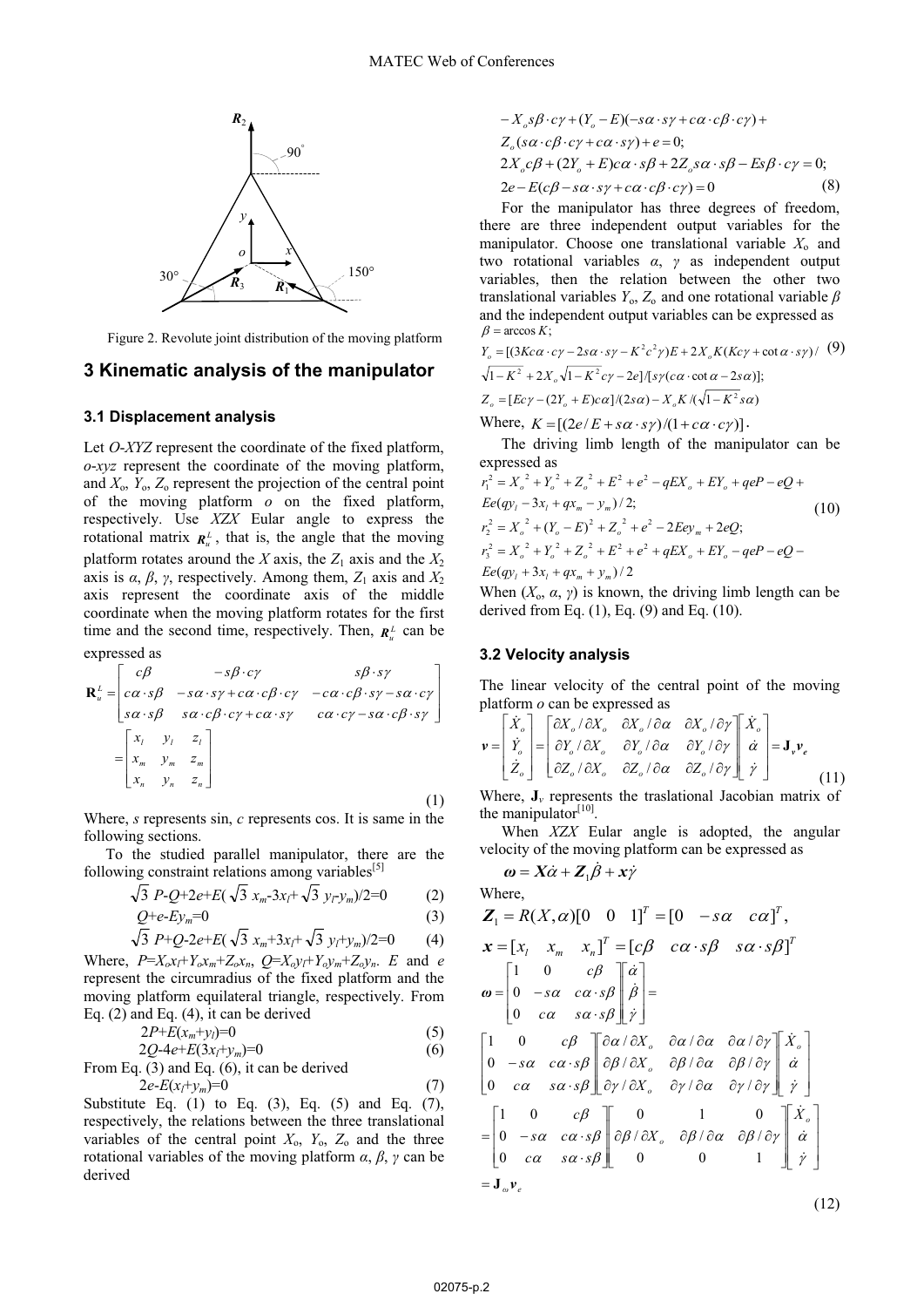Where, **J***<sup>ω</sup>* represents the rotational Jacobian matrix of the manipulator[10].

The velocity of the driving limb can be expressed as

$$
\boldsymbol{v}_r = [\dot{r}_1 \quad \dot{r}_2 \quad \dot{r}_3]^T = \begin{bmatrix} \boldsymbol{\delta}_1^T & (\boldsymbol{e}_1 \times \boldsymbol{\delta}_1)^T \\ \boldsymbol{\delta}_2^T & (\boldsymbol{e}_2 \times \boldsymbol{\delta}_2)^T \\ \boldsymbol{\delta}_3^T & (\boldsymbol{e}_3 \times \boldsymbol{\delta}_3)^T \end{bmatrix}_{3 \times 6} \begin{bmatrix} \boldsymbol{v} \\ \boldsymbol{\omega} \end{bmatrix}
$$
(13)

Where,  $e_i$  represents the vector from the central point to the vertex of the moving platform,  $\delta_i$  represents the unit vector of the moving platform  $(i=1, 2, 3)$ . When  $(X_0, \alpha, \gamma)$ and  $(\dot{x}_o, \dot{\alpha}, \dot{\gamma})$  are known, the velocity of the driving limbs can be derived from Eq. (11) to Eq. (13).

#### **3.3 Acceleration analysis**

The acceleration of the driving limbs can be expressed as

$$
\boldsymbol{a}_{r} = \begin{bmatrix} \ddot{r}_{1} \\ \ddot{r}_{2} \\ \ddot{r}_{3} \end{bmatrix} = \begin{bmatrix} \delta_{1}^{T} & (\boldsymbol{e}_{1} \times \boldsymbol{\delta}_{1})^{T} \\ \delta_{2}^{T} & (\boldsymbol{e}_{2} \times \boldsymbol{\delta}_{2})^{T} \\ \delta_{3}^{T} & (\boldsymbol{e}_{3} \times \boldsymbol{\delta}_{3})^{T} \end{bmatrix}_{3 \times 6} \boldsymbol{A} + \boldsymbol{V}^{T} \begin{bmatrix} \boldsymbol{H}_{1} \\ \boldsymbol{H}_{2} \\ \boldsymbol{H}_{3} \end{bmatrix} \boldsymbol{V} \tag{14}
$$

Where,  $A = [a \ \varepsilon]^T$ ,  $a = [a_x \ a_y \ a_z]^T$  represents the linear acceleration of the central point of the moving platform,  $\boldsymbol{\varepsilon} = \begin{bmatrix} \varepsilon_x & \varepsilon_y & \varepsilon_z \end{bmatrix}^T$  represents the angular acceleration of the moving platform, and  $V = \begin{bmatrix} v & \omega \end{bmatrix}^T$ ,  $\mathbf{v} = \begin{bmatrix} v_x & v_y & v_z \end{bmatrix}^T$  represents the linear velocity of the central point of the moving platform,  $\boldsymbol{\omega} = [\omega_x \quad \omega_y \quad \omega_z]^T$  represents the angular velocity of the moving platform.

$$
\boldsymbol{H}_{i} = \frac{1}{r_{i}} \begin{bmatrix} \boldsymbol{E}_{3\times 3} & -\hat{\boldsymbol{e}}_{i} \\ \hat{\boldsymbol{e}}_{i} & -\hat{\boldsymbol{e}}_{i}^{2} \end{bmatrix}_{6\times 6} - \frac{1}{r_{i}} \begin{bmatrix} \boldsymbol{\delta}_{i} \\ \boldsymbol{e}_{i} \times \boldsymbol{\delta}_{i} \end{bmatrix} \begin{bmatrix} \boldsymbol{\delta}_{i}^{T} & (\boldsymbol{e}_{i} \times \boldsymbol{\delta}_{i})^{T} \end{bmatrix} + \begin{bmatrix} \boldsymbol{0}_{3\times 3} & \boldsymbol{0}_{3\times 3} \\ \boldsymbol{0}_{3\times 3} & \hat{\boldsymbol{e}}_{i} \hat{\boldsymbol{\delta}}_{i} \end{bmatrix}_{6\times 6}, \qquad (i = 1, 2, 3)
$$
\n
$$
\hat{\boldsymbol{e}}_{i} = \begin{bmatrix} 0 & -\boldsymbol{e}_{iz} & \boldsymbol{e}_{iy} \\ \boldsymbol{e}_{iz} & 0 & -\boldsymbol{e}_{ix} \\ -\boldsymbol{e}_{iy} & \boldsymbol{e}_{ix} & 0 \end{bmatrix}, \quad \hat{\boldsymbol{\delta}}_{i} = \begin{bmatrix} 0 & -\boldsymbol{\delta}_{iz} & \boldsymbol{\delta}_{iy} \\ \boldsymbol{\delta}_{iz} & 0 & -\boldsymbol{\delta}_{ix} \\ -\boldsymbol{\delta}_{iy} & \boldsymbol{\delta}_{ix} & 0 \end{bmatrix}
$$

The relation of the acceleration of the moving platform *A* and the acceleration of the independent variables  $(\ddot{X}_o, \ddot{\alpha}, \ddot{\gamma})$  can be expressed as

$$
A = \begin{bmatrix} J_{\nu} \\ J_{\omega} \end{bmatrix} \begin{bmatrix} \ddot{X}_{o} \\ \ddot{\alpha} \\ \ddot{\gamma} \end{bmatrix} + \begin{bmatrix} \dot{X}_{o} & \dot{\alpha} & \dot{\gamma} \end{bmatrix} \begin{bmatrix} H_{\nu} \\ H_{\omega} \end{bmatrix} \begin{bmatrix} \dot{X}_{o} \\ \dot{\alpha} \\ \dot{\gamma} \end{bmatrix}
$$
(16)  

$$
H_{\nu i} = \begin{bmatrix} \frac{\partial J_{\nu i1}}{\partial X_{o}} & \frac{\partial J_{\nu i2}}{\partial X_{o}} & \frac{\partial J_{\nu i3}}{\partial X_{o}} \\ \frac{\partial J_{\nu i1}}{\partial Y_{o}} & \frac{\partial J_{\nu i2}}{\partial Y_{o}} & \frac{\partial J_{\nu i3}}{\partial Y_{o}} \end{bmatrix},
$$
  
Where, 
$$
H_{\omega i} = \begin{bmatrix} \frac{\partial J_{\omega i1}}{\partial X_{o}} & \frac{\partial J_{\omega i2}}{\partial X_{o}} & \frac{\partial J_{\omega i3}}{\partial X_{o}} \\ \frac{\partial J_{\omega i1}}{\partial X_{o}} & \frac{\partial J_{\omega i2}}{\partial X_{o}} & \frac{\partial J_{\omega i3}}{\partial X_{o}} \end{bmatrix},
$$

$$
(i = 1, 2, 3)
$$

When  $(X_0, \alpha, \gamma)$ ,  $(\dot{X}_0, \dot{\alpha}, \dot{\gamma})$  and  $(\ddot{X}_0, \ddot{\alpha}, \ddot{\gamma})$  are known, the acceleration of the driving limbs can be derived from Eq.  $(16)$  to Eq.  $(18)$ .

## **4 Numerical experiment**

Suppose the side length of the moving platform equilateral triangle is 50cm, the side length of the fixed platform equilateral triangle is 100cm, and the initial displacement of the independent output variables  $X_{\alpha s} = 10$ cm,  $\alpha_s = -5^\circ$ ,  $\gamma_s = 15^\circ$ , the initial velocity of the independent output variables  $v_{Xos} = 1$ cm/s,  $v_{as} = -0.5$ <sup>°</sup>/s,  $v_{ys} =$  $0.2^{\degree}/s$ , the initial acceleration of the independent output variables  $a_{Xos} = 0.1 \text{ cm/s}^2$ ,  $a_{as} = -0.01^\circ/\text{s}^2$ ,  $a_{ys} = 0.01^\circ/\text{s}^2$ .

Under the above conditions, the velocity of the moving platform is shown as Fig. 3, and the linear velocity of the central point of the moving platform is shown as Fig. 3a, the angular velocity of the moving platform is shown as Fig. 3b. The acceleration of the moving platform is shown as Fig. 4, and the linear acceleration of the central point of the moving platform is shown as Fig. 4a, the angular acceleration of the moving platform is shown as Fig. 4b. The kinematic solving results are shown as Fig. 5, and the displacement curve of the driving limbs is shown as Fig. 5a, the velocity curve of the driving limbs is shown as Fig. 5b, the acceleration curve of the driving limbs is shown as Fig. 5c.



Figure 3a. Linear velocity of the central point of the moving platform

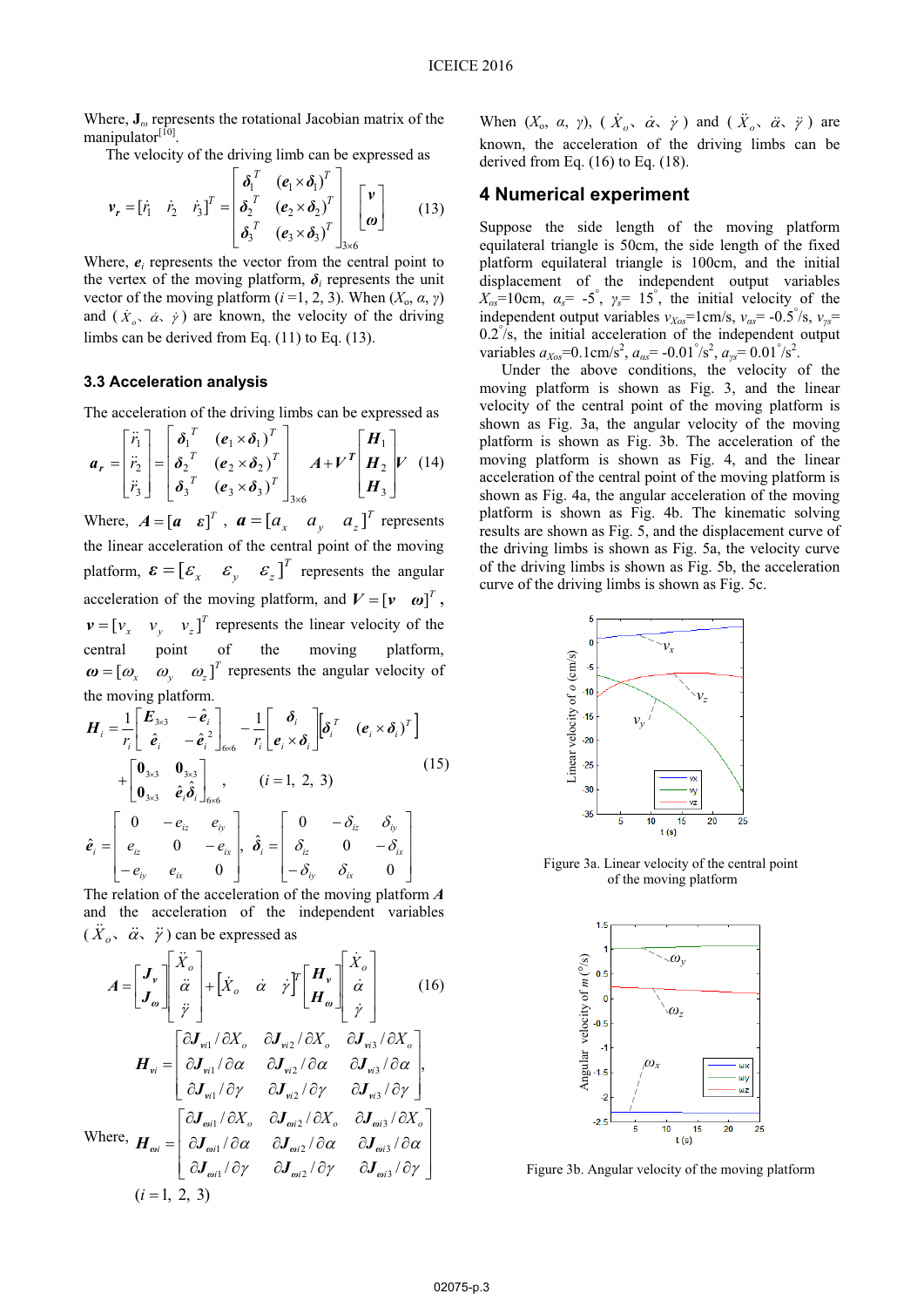

Figure 4a. Linear acceleration of the central point of the moving platform



Figure 4b. Angular acceleration of the moving platform



Figure 5a. Length curve of the driving limbs



Figure 5b. Velocity curve of the driving limbs



Figure 5c. Acceleration curve of the driving limbs

### **5 Conclusion**

For the 3-SPR parallel manipulator, when axes of the three revolute joints intersect on the central point of the moving platform, the volume and the surface and the boundary posture of the manipulator are not only relatively larger, the kinematic model is also not complex. Therefore, the 3-SPR parallel manipulator with this joint distribution has more practical value. The constructed kinematic model lays the foundation for the statics, dynamics and stiffness analysis of this parallel machine tool, it also provides the instruction for the displacement control, velocity control and acceleration control during the application of the parallel machine tool. For the Hart of the Hart of the Institution of the Formula Solid 11-1 and the 3-8 and the 1-8 and the 1-8 and the 1-8 and the 1-8 and the 1-8 and the 1-8 and the 1-8 and the 1-8 and the 1-8 and the 1-8 and the 1-8 and the

# **Acknowledgement**

This research was financially supported by Higher Education Institution Science and Technology Research Project of Hebei Province (QN2015158).

# **References**

- 1. Y. Lu, B. Hu. Development evaluation of limited-DOF parallel manipulators [J]. Journal of Yanshan University, 2011, 35(5): 377-384.
- 2. N. M. Rao, K. M. Rao. Multi-position dimensional synthesis of a spatial 3-RPS parallel manipulator [J]. ASME Journal of Mechanical Design, 2006, 128(4): 815-819.
- 3. X. J. Liu, J. S. Wang, G. Pritschow. A new family of spatial 3-DoF fully-parallel manipulators with high rotational capability [J]. Mechanism and Machine Theory, 2005, 40(4): 475-494.
- 4. R. Sellaouti, F. B. Ouezdou. Design and control of a 3DOFs parallel actuated mechanism for biped application [J]. Mechanism and Machine Theory, 2005, 40(12): 1367-1393.
- 5. X. P. Hu, B. Li, W. S. Zhao. Research on workspace analysis of a 3-PRS-PP based parallel kinematic machine [J]. Combined Machine Tool and Automatic Machining Technology, 2005, (5):12-13.
- 6. Y. Lu, Y. Shi, B. Hu. Solving Reachable Workspace of Some Parallel Manipulators by CAD Variation